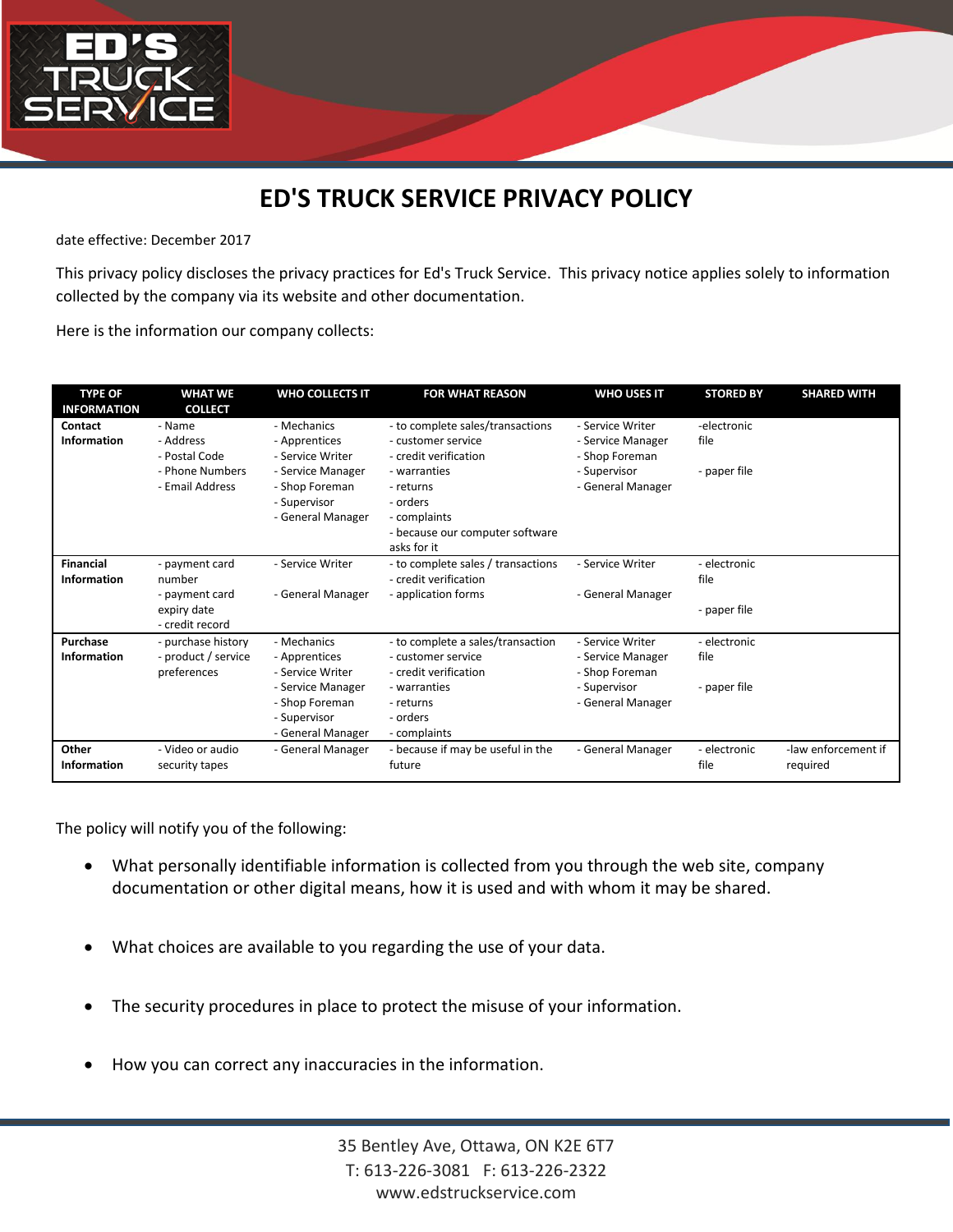

## Information Collection, Use, and Sharing

We are the sole owners of the information collected. We only have access to/collect information that you voluntarily give us via email or other direct contact from you. We will not sell or rent this information to anyone.

We will use your information to respond to you, regarding the reason you contacted us. We will not share your information with any third party outside of our organization, other than as necessary to fulfill your request, e.g. to get parts for your vehicle

Unless you ask us not to, we may contact you via email or phone, in the future to tell you about specials, new products or services, or changes to this privacy policy.

## Your Access to and Control Over Information

You may opt out of any future contacts from us at any time. You can do the following at any time by contacting us via the email address or phone number given on our website, or by clicking the unsubscribe link on the emails we send you. You may:

- See what data we have about you, if any.
- Change/correct any data we have about you.
- Have us delete any data we have about you.
- Express any concern you have about our use of your data.